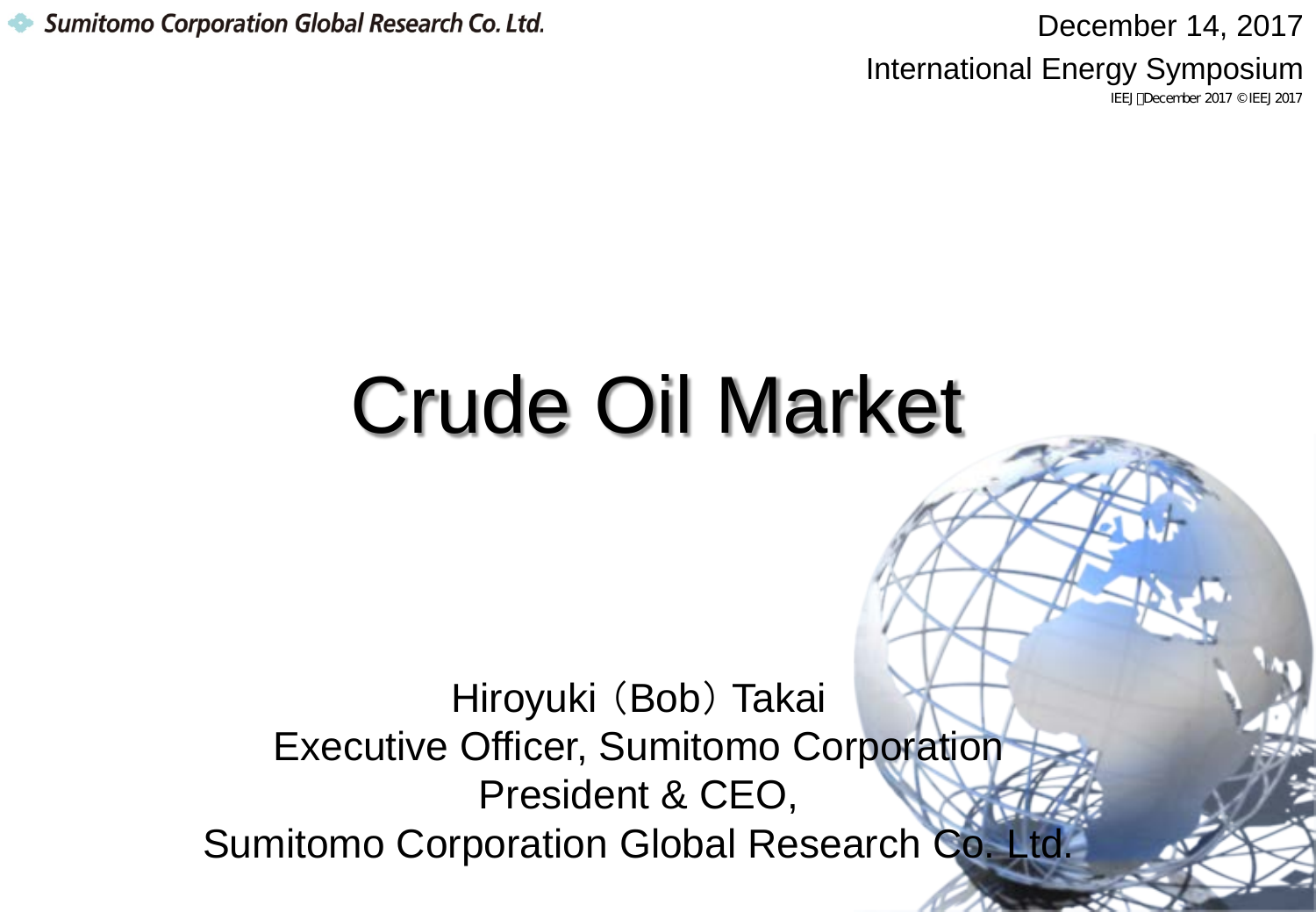IEEJ:December 2017 © IEEJ2017

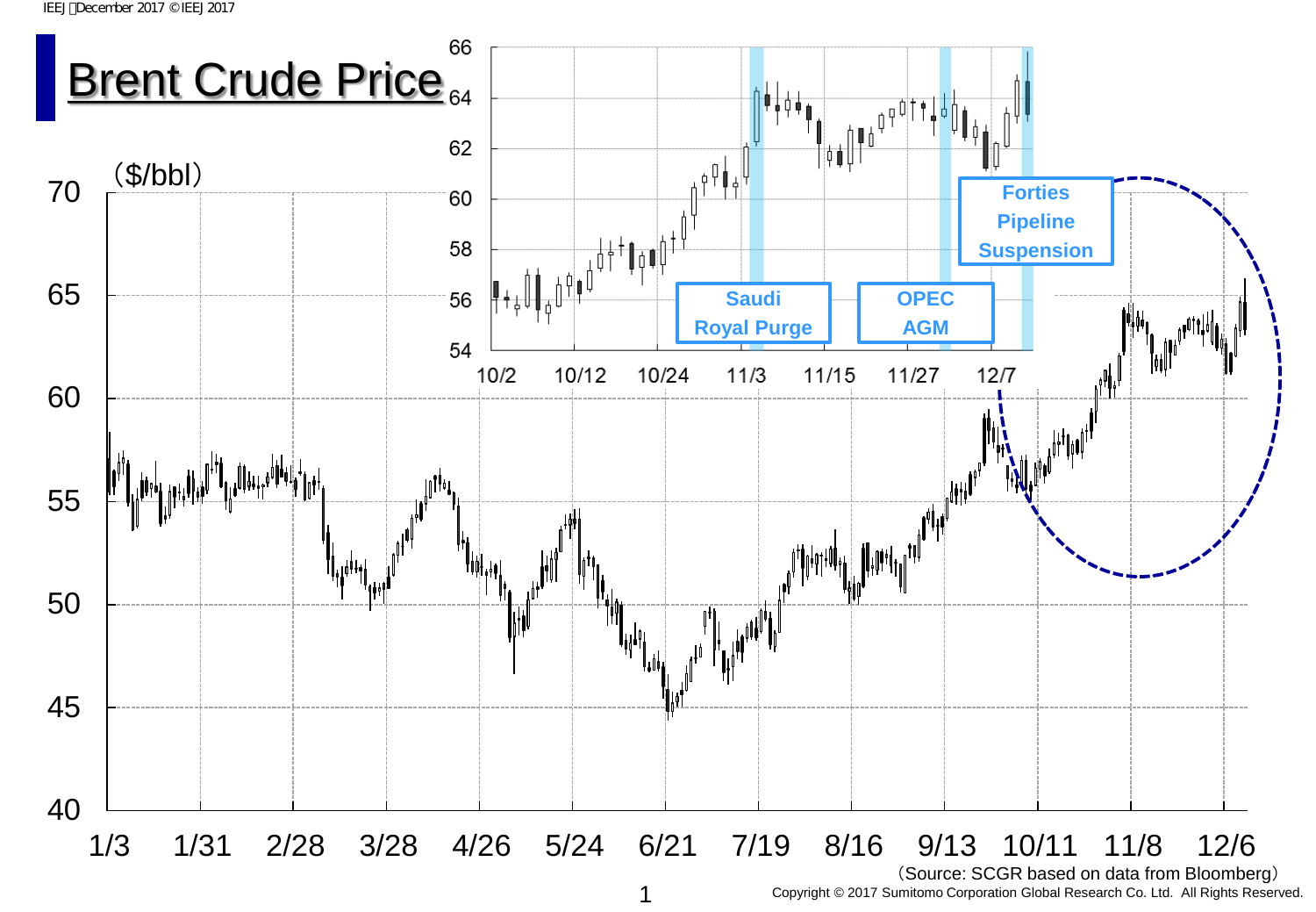## **Speculative Position**

### Net Length held by Money Managers



2 Copyright © 2017 Sumitomo Corporation Global Research Co. Ltd. All Rights Reserved.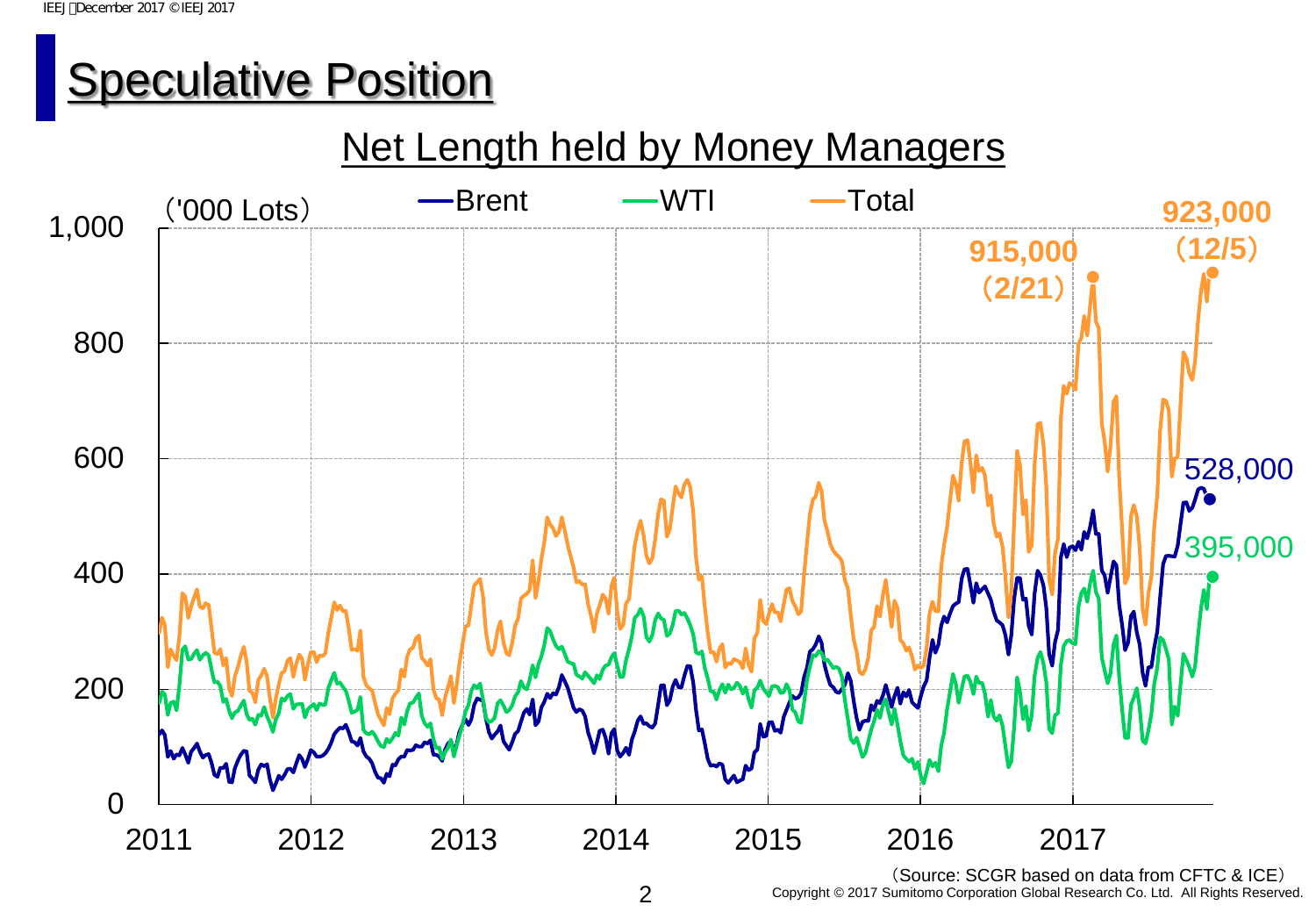## **Brent Crude Forward Curve**